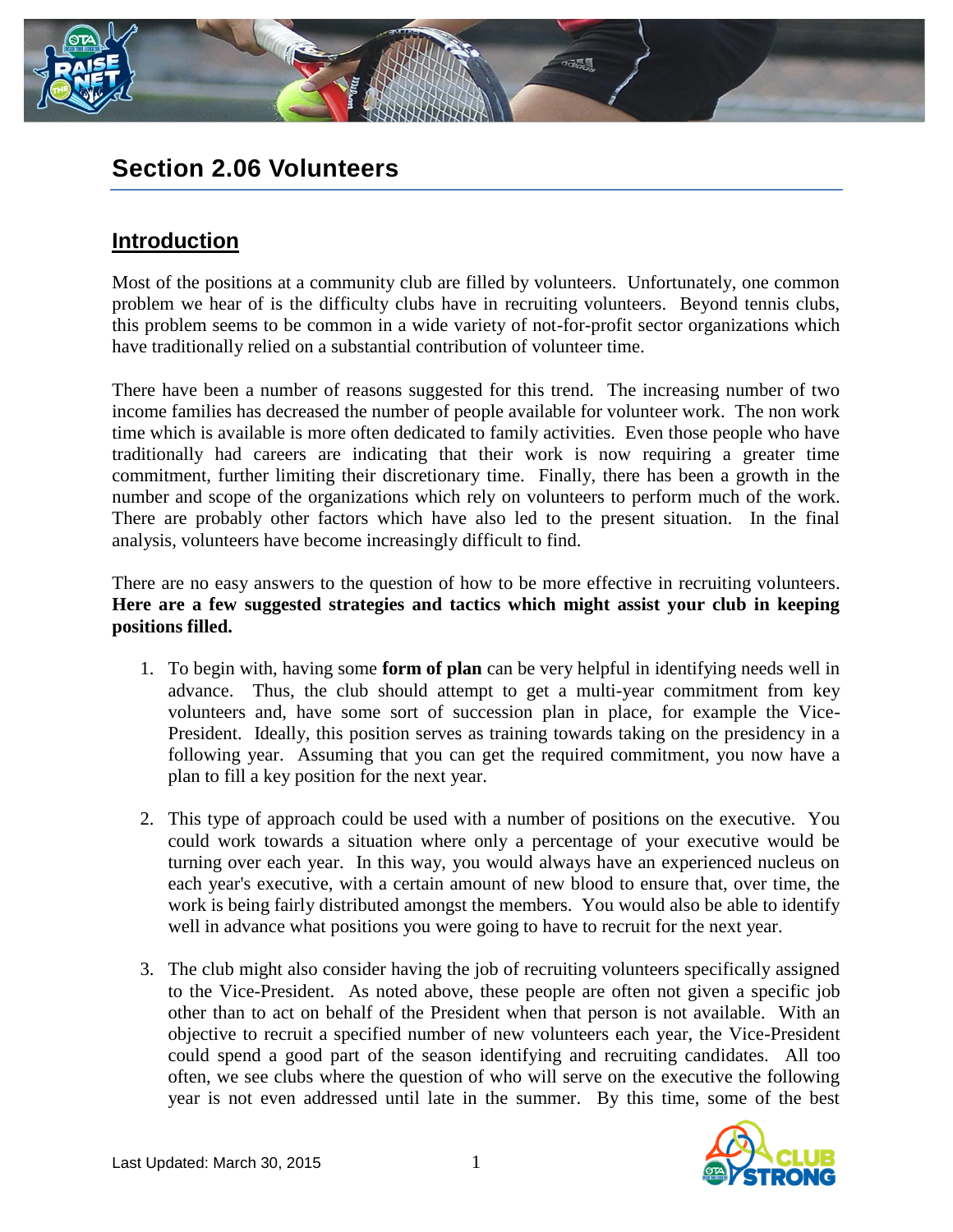

prospects may have been missed.

- 4. If your club can afford **staff**, then take advantage of their presence to ease the specific day to day workload of the volunteers**.** Anything which can be done to make the job requirements easier to fulfil, and succeed at, will lead to people feeling better about their volunteer commitment and facilitate recruiting new volunteers.
- 5. Ensure that a **job description** is in place for each volunteer**.** In the preceding pages, suggested job descriptions for various positions have been noted. These might not specifically work for your club. However, some form of job description will assist in clarifying the roles and responsibilities of each volunteer. Having a clear purpose will assist a volunteer in performing his/her duties effectively and with as little wasted time and effort as possible.
- 6. **Get to know as broad a base** of your membership as possible**.** This will allow you to potentially identify people who have a specific skill set, or interest in an area, which would be useful to the club. It could also allow you to identify a means of matching peoples' personal needs and objectives with the club's needs and objectives. As an **example**, if you had a member whose children were actively involved with your club's junior program, then that person may be an ideal candidate for volunteer work in the area of junior development. Thus, the club's needs are being met simultaneously with the person's individual need to be able to spend time with his/her family.
- 7. Ensure that some form of **volunteer recognition program** is in place. Clubs often organize a social function at the end of the year to which everyone who has volunteered some time to the operation of the club is invited. This is not limited to members of the executive but also includes people who perform other volunteer work, such as captaining league teams or running round robins. This function serves to say thank-you and will leave people feeling good about the time they have put into the club.
- 8. Finally, all meetings should be **well-organized and run effectively**. Volunteers often complain more about the meetings they must attend than the actual work load associated with their position. Whether meetings are in the work place or in a volunteer situation, poorly run, unfocused meetings usually become classified as being "a waste of time". Remember, time is one thing which seems to be at a real premium these days. Therefore, in the interest of keeping volunteers involved, we should all be making every effort to avoid wasting their time. The following are a few suggestions about running effective meetings.
	- **a)** Set a **schedule of meetings** for the entire year in advance so that all members of your executive can plan other activities and commitments around them. This will maximize the attendance at the meetings and avoid the biggest waste of time, the meeting which is poorly attended.
	- **b)** Ensure that a **formal agenda** is established and circulated prior to the meeting. The

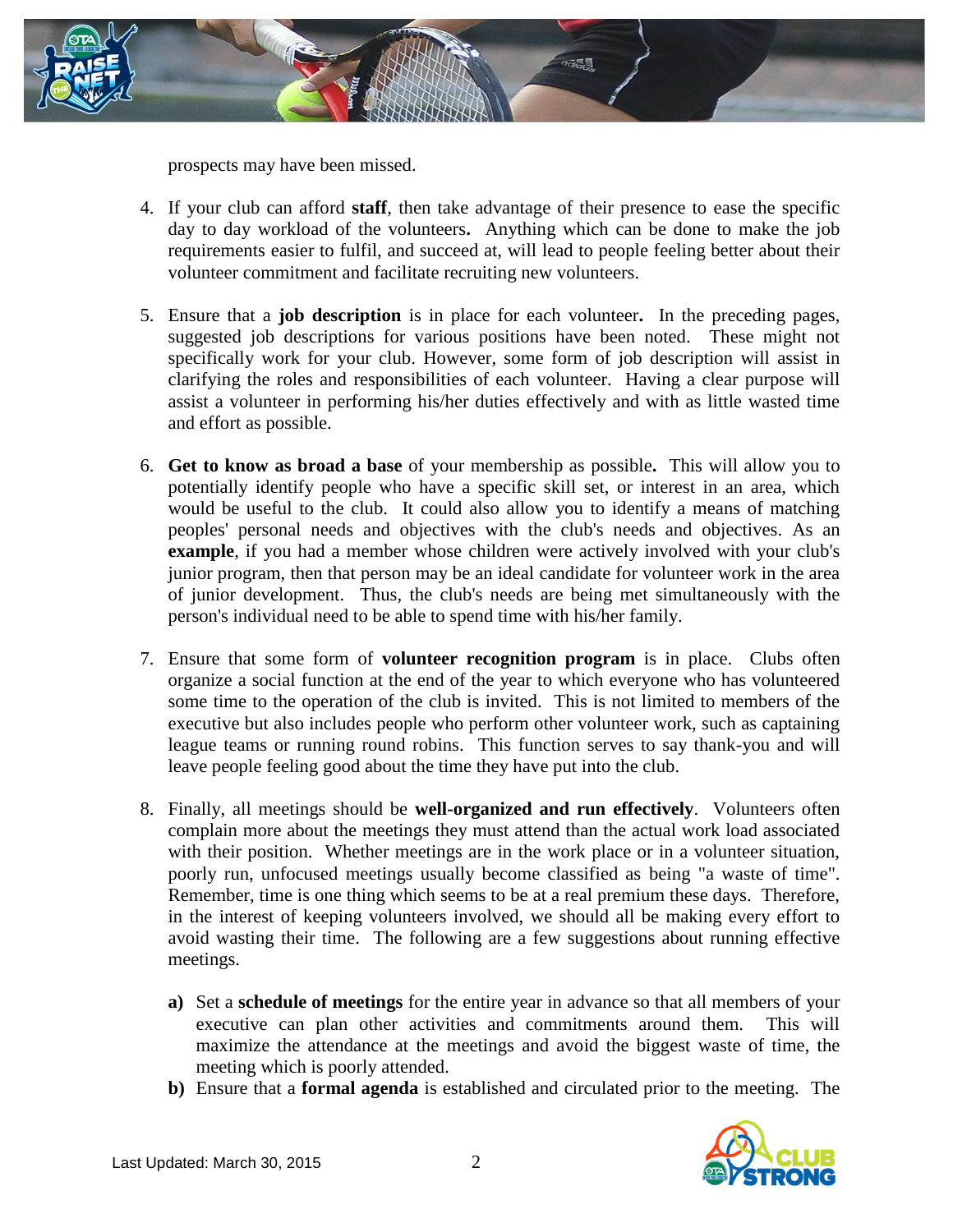

agenda must be prioritized. This will ensure each member arrives prepared for the meeting. It will also ensure issues which must be resolved at the meeting are dealt with at the start and the less pressing issues do not take up an undue amount of time and energy.

- **c)** Establish a **deadline for completing each meeting** at the start of the year. For example, if at the first meeting everyone agrees that all subsequent meetings will begin at 7:00pm and end at 9:30pm, then people are likely to work towards this at each meeting. This also provides guidelines for how extensive the agenda for each meeting should be and how much time should be allocated to discussion of each topic or issue. If you have prioritized the agenda you will also have the option of ending the meeting before the entire agenda has been dealt with. The assumption being that the less pressing topics can always be carried forward to the next meeting if need be. In this way, you can almost always have the meeting finished by the agreed deadline.
- **d) Prepare minutes** which focus on the decisions made, the agreed follow up actions and the responsibilities for those actions. Ensure that these minutes are prepared and circulated promptly following the meeting. This will serve to provide a reminder to people and will also provide a starting point for discussion on the topic at the next meeting. Hopefully, this will avoid the syndrome where each meeting goes over the same discussion and little new is specifically achieved.

The above suggestions represent just a few of the ideas that often work at clubs. There are undoubtedly other great ideas which we have not yet encountered. However, the point is that if you are having trouble recruiting and retaining volunteers, we suggest you review these ideas and see if implementing some or all of them might solve some problems.

## **PLANNING AND EXECUTIVE JOB DESCRIPTIONS**

Successful organizations require people who:

- 1. are willing to join the organization and participate in it;
- 2. will perform agreed-upon tasks at a minimum acceptable standard and within agreed-upon time frames;
- 3. are able and willing to exert effort above the minimum acceptable level;
- 4. are capable of learning and developing new skills, adapting to changes and developing innovations for improved service or efficiency;
- 5. are cooperative team players who are able to work well with others; and
- 6. have the greater good of the organization as their primary concern.

In many volunteer organizations, jobs have evolved in a random way. Sometimes, job descriptions have been written but have not been updated in a timely manner. To assist in recruiting volunteers, it is helpful to have clear job descriptions that include the time commitment expected from the volunteers. Once job descriptions have been written, they should be reviewed and updated, if necessary, on an annual basis. Ideally, the organization should undertake an annual planning exercise where it considers questions such as:

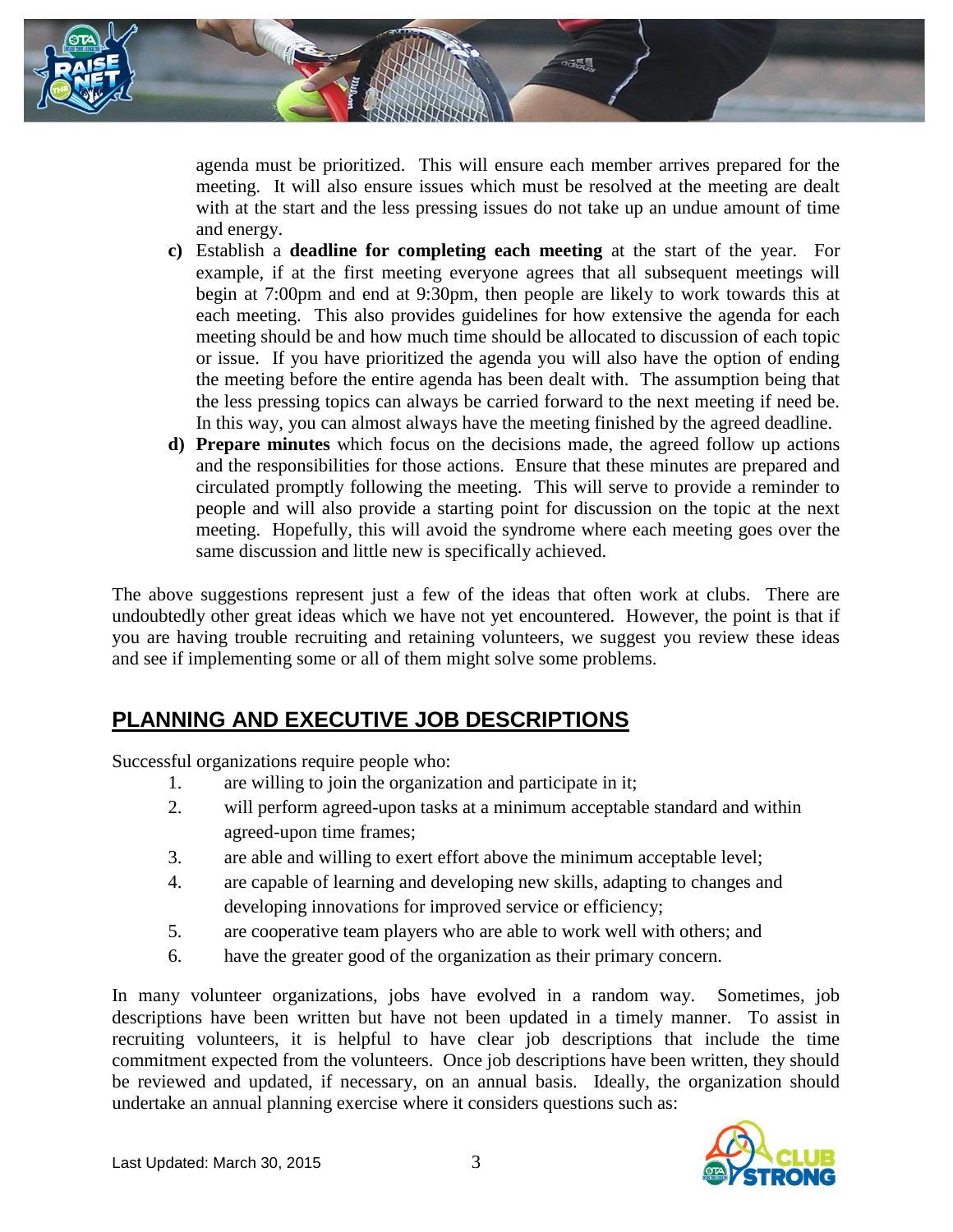

- Is the organization growing, staying stable, or declining?
- What is the outlook over the next one to three years?
- What programs should be introduced, increased, reduced or cut?
- What other changes should be made?
- Are there organizational changes required as a result of the above?
- Is there a new need for a volunteer with specific expertise in, say, marketing?

Each organization should develop, at the very least, an annual one-year operating plan with clear and specific objectives. A three-year strategic plan is also very helpful when considering volunteer recruitment and retention as it identifies positions which may need a specific skill set.

As a result of the planning exercise and resulting plans, some job descriptions may need to be updated. In other cases, where it is decided that a new position is necessary, a job description will need to be written. Job descriptions should be considered reasonably flexible in order to take advantage of any volunteer's special skills.

All members of an executive should be friendly, approachable and receptive to suggestions and comments made by the general membership, i.e. should have a customer service orientation.

#### **Executive Job Descriptions**

Most tennis clubs are managed by a Board of Directors or Executive Committee, with the process for determining the members and the length of their term defined in the by-laws or constitution of the club. Usually they are elected by the membership at the Annual General Meeting. At a minimum, the club will have a president, vice president, secretary, and treasurer. Other common positions include membership, marketing/promotion, social, facilities, player development, and junior development. (Larger clubs may have paid employees doing the duties of court monitors, club instructors and club managers.) Ideally, there is some turnover each year so that each year's executive has a mix of experienced and new members.

Detailed suggested job descriptions for various positions on a tennis club executive are in document **2.02 Club Organization**. These will need modifying to be suitable for your particular club.

#### **Other Volunteer Executive:**

In addition to the above positions, there are often opportunities to get non-executive club members involved in the running of the club. These include serving on a committee headed by an executive member e.g. a social committee or a tournament committee, or taking on one specific responsibility such as running a ladder. Frequently, these volunteer opportunities can serve as an introduction and lead-in to becoming a member of the executive in due course.

The other volunteers are usually recruited by the executive member in

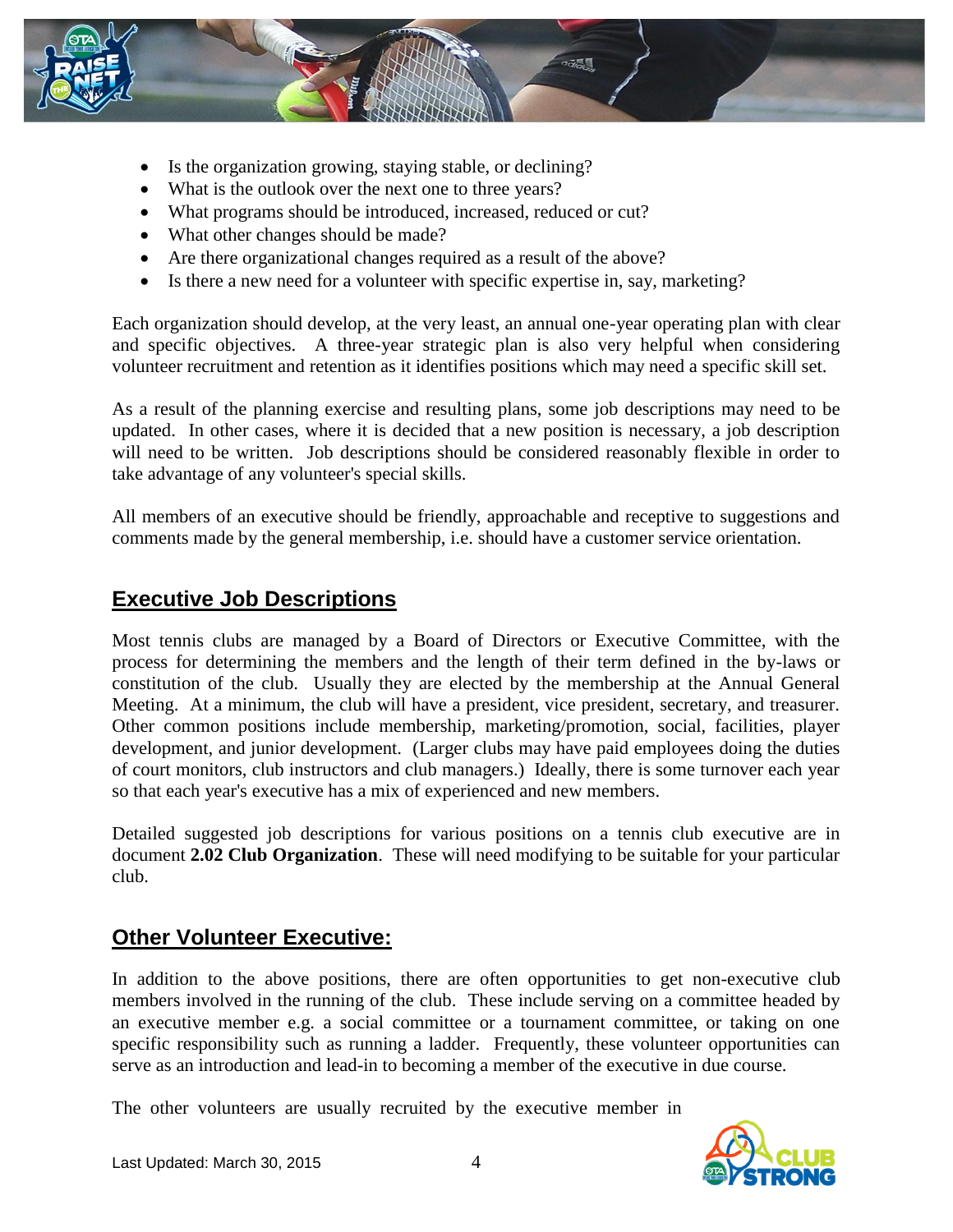

charge of a particular activity.

#### **RECRUITMENT**

Recruitment of the following year's executive should be carefully planned and should usually begin early in the season. At an executive meeting, members should indicate whether they intend to return to the same executive position, or whether they might be interested in another executive position, in the following year. When the vacant positions are known, the board can prepare a list of all club members who may be suitable for, and interested in, those positions. Members who are often at the club, who are active players or who have made suggestions or comments regarding the running of the club, should be on the list of those to be contacted.

The coming year's president (who will be either the current year's president or vice president) should then go about contacting those members, initiating discussion and providing job descriptions. Members who decline considering volunteering for the coming year, should be asked if they would consider serving within the next two or three years, and also if they can suggest the name of another member who might be interested in the position. This adds to the list of potential volunteers and gives an indication of who may be approached next year. Those who decline should also be asked for a specific reason why they will not consider volunteering if several prospective volunteers decline for the same reason, it may be possible to implement changes to the position or tasks that would enable them to change their minds.

Posting notices on the bulletin board and putting an article in the newsletter are two other ways to obtain recruits.

#### **Why do people volunteer?**

- Because they were asked (65% of volunteers in sport organizations volunteered because someone asked them)
- To do their share
- To get a change from being a leader
- To feel needed
- To make new friends
- Because there is no one else to do it
- Because of who did the asking
- To be part of a team
- To get the free membership, meals, or other benefits
- To have an impact
- To be a leader
- To stand up and be counted

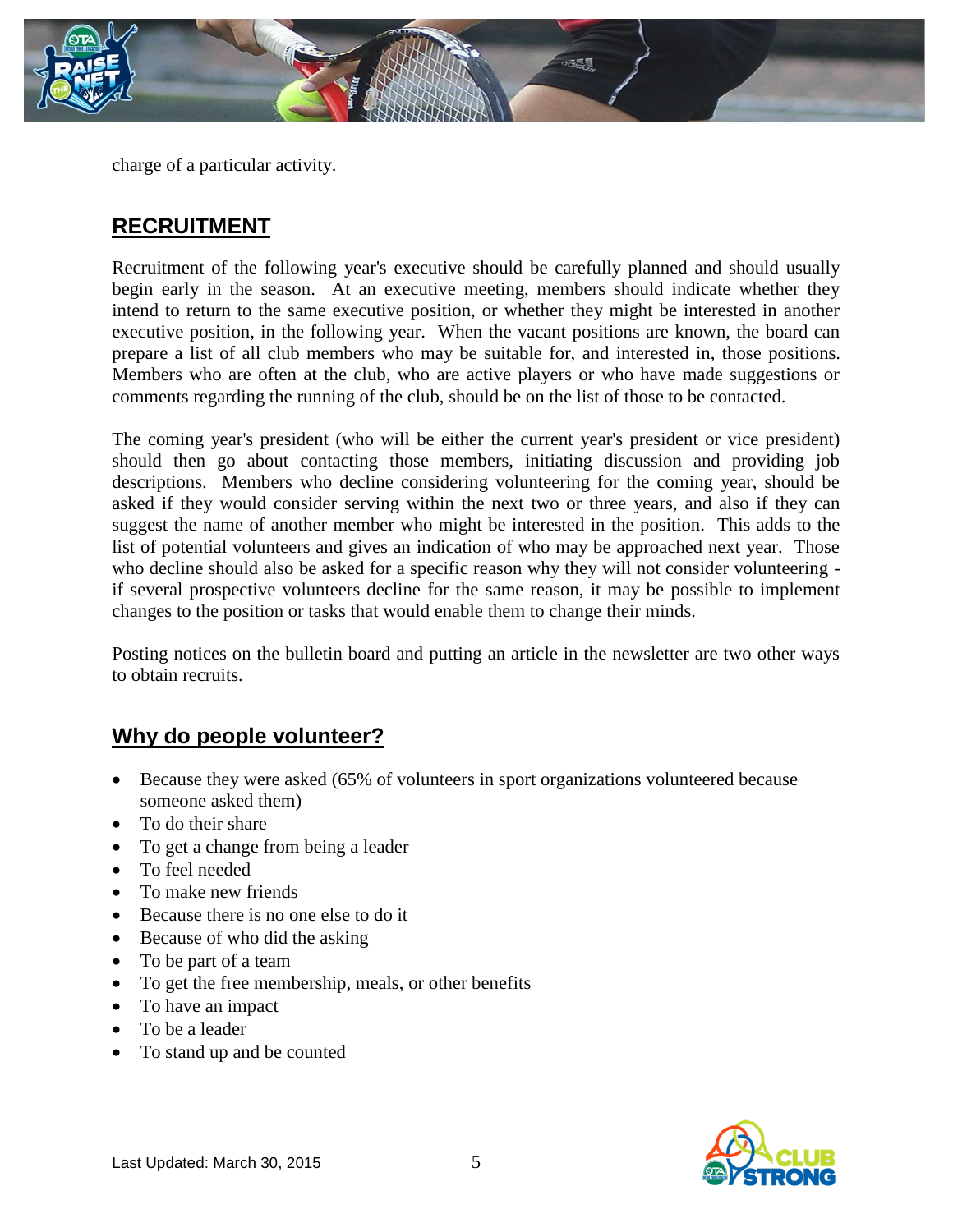

#### **When you invite people to volunteer**

- Be motivated and enthusiastic yourself. Sincerity always wins.
- Be clear on what you want them to do. Provide written job description.
- Be honest tell them what is involved, even if it sounds like a lot.
- Explain why you have asked this particular person to volunteer what skills or experience make them a good candidate for the position.
- Remember you cannot insult them by asking them to volunteer (but don't pressure them). You are flattering them by implying that they have the skills to do the job. Sell the benefits of the club and the importance of solid leadership.
- Define the benefits to the volunteer (free membership for the year, executive dinner, opportunity to meet many other members, etc)
- The best way to recruit volunteers is to *ask* them.

# **TRAINING/ORIENTATION**

Newly-elected executive members should receive an orientation package which includes:

- welcome letter from the president
- a short history of the club
- job descriptions for all executive and staff positions
- the constitution and by-laws
- minutes of previous meetings as appropriate
- recent financial statements, including budgets
- one-year and other plans
- information on existing and potential programs

Reviewing this material prior to attending their first executive meeting will enable them to contribute to discussions and decisions immediately. The president should welcome new executive members to their first meeting, briefly review their position responsibilities and their obligations as executive members (see below), and ensure that any questions are answered. On a committee with returning and new members, it is the president's responsibility to ensure that all new members are made to feel welcome and that their contributions are encouraged.

The overriding duty of a director of a club is one of acting honestly and in good faith with a view to the best interests of the club. In addition, a director should exercise the due care, diligence and skill that a reasonably competent person would exercise in the same circumstances. This means that a director should declare any conflicts of interest, keep confidentiality, and exercise due diligence by attending meetings and keeping informed. Directors and officers insurance (D & O), available to incorporated clubs only, insures against negligence. Other insurance can cover club assets, liability, bodily injury and property damage.

Other volunteers should receive whatever information is necessary for them to carry out their tasks efficiently and effectively in order to achieve their objectives.

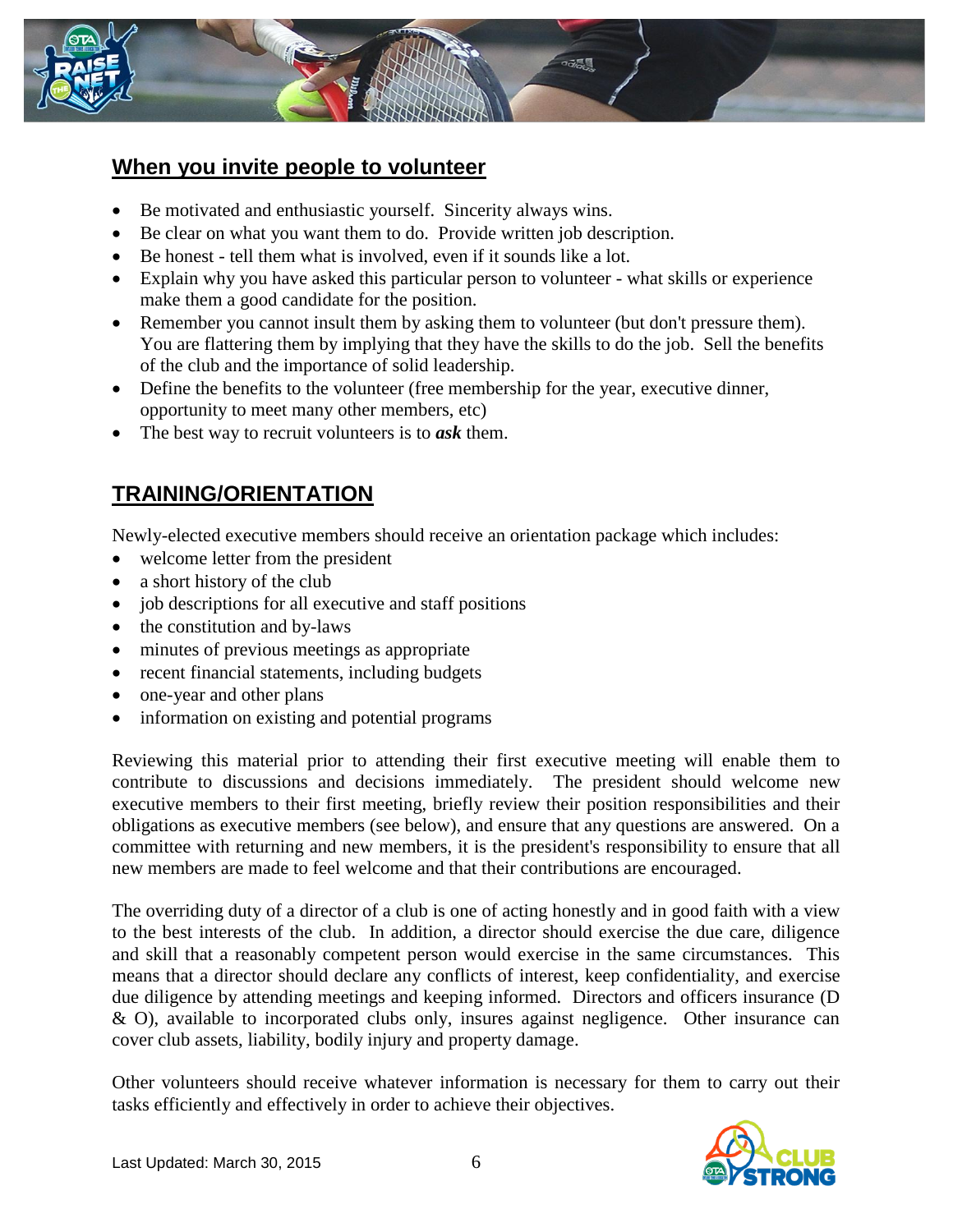

### **Informal Networking**

Executive members find that they can increase their knowledge by talking informally to executives from other clubs about their challenges, opportunities, successes and failures. For this reason, club executives should take advantage of every opportunity to mix with other executives. Organized events which provide for this networking are meetings of their regional organization, the OTA Annual General Meeting and Presidents' Day

## **RECOGNITION**

Recognition is essential. Just as they have volunteered for different reasons, individuals respond to and obtain satisfaction from different types of recognition. Acknowledging the contribution of each volunteer in a way that will be meaningful to that volunteer is one of the challenges in volunteer management.

One way to look at volunteer recognition is to divide it into personal and public recognition. Personal recognition is primarily the responsibility of the president in that leadership starts at the top. Some ways of acknowledging the contributions of executive members, or any other volunteers, are:

- a smile
- saying "thank you"
- praising the volunteer's behaviour or results
- making supportive remarks
- writing a thank you letter
- giving a birthday card
- encouraging the general membership to direct complimentary remarks to the person responsible for the organization of an event or prize

Public recognition is usually more tangible:

- posting a list of volunteers on the bulletin board or in the newsletter
- making a presentation at the annual general meeting or awards banquet
- having a plaque or trophy wall in the clubhouse listing past executives
- saying a public "thank you"
- having a volunteer banquet or other volunteer event
- paying for a volunteer to attend a training workshop
- nominating for OTA volunteer awards

Every club should ensure that a volunteer recognition program is in place to recognize and reward those who have given their time and skills to the club during the year or season. Recognizing and thanking volunteers not only shows them that their contribution is appreciated but also makes it easier to attract and retain them.

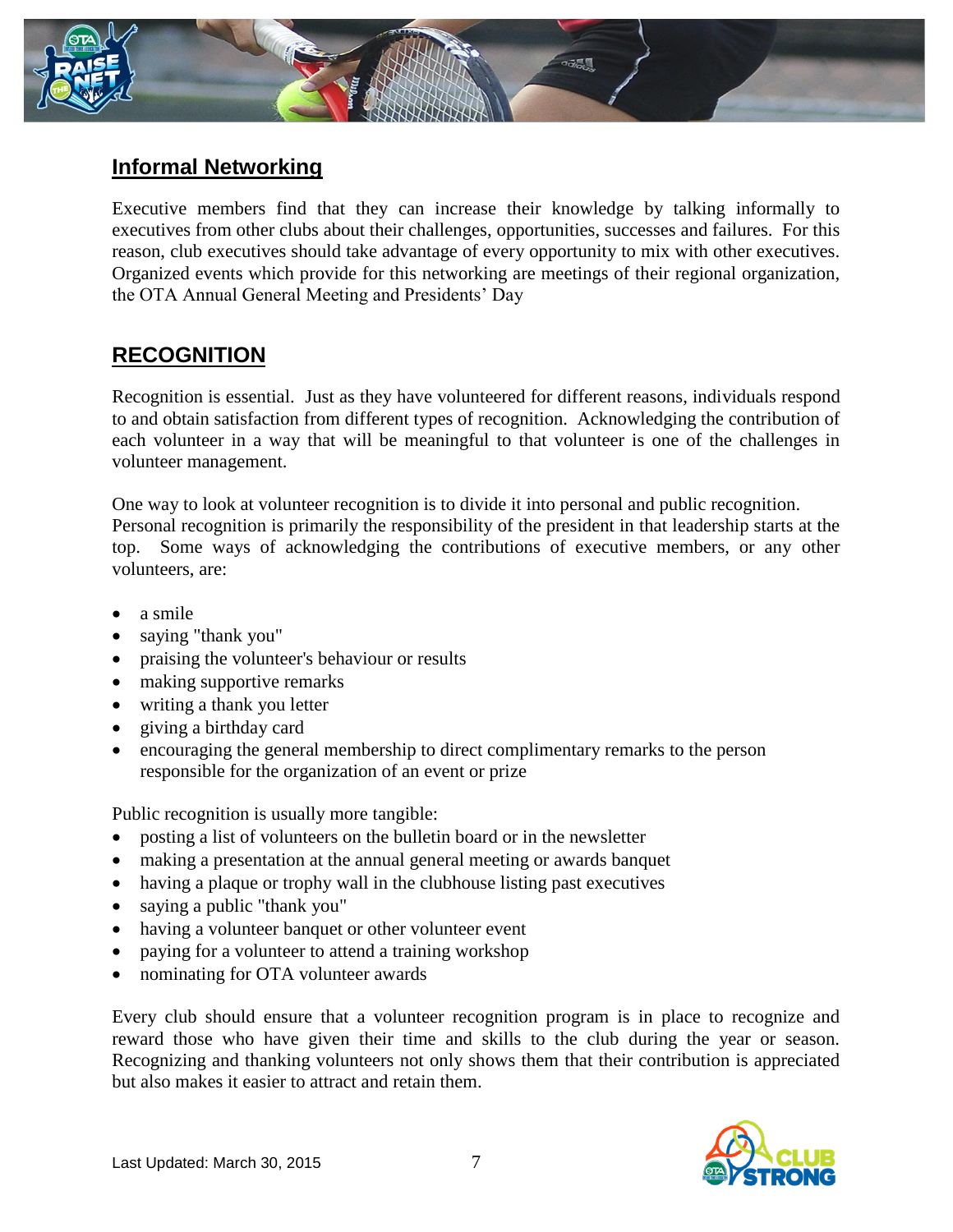

### **RETENTION**

Volunteers who have performed well should be encouraged to carry on making a contribution. Executive members can be asked to take on the same or other responsibilities for the following year, assuming that they have served only one or two years. As already mentioned, it is good to have a mix of new and returning members on an executive so that new ones bring fresh ideas and suggestions, while at the same time have the opportunity to benefit from the experience of returning members. If one-third to one-half of an executive turns over each year, there is opportunity for many members to take a turn and be involved in the administration of their club.

### **Meetings**

Volunteers often comment (or complain!) more about the meetings they have to attend than the duties they have volunteered to perform. With time being at a premium, volunteers are loathe to sit through meetings which are not well-run. Therefore, one way to ensure volunteer satisfaction is for the president to run well-organized meetings with a clear agenda and objectives.

The president should:

- set a meeting schedule for the entire year right at the beginning of the year (this will maximize attendance and ensure informed decisions can be made).
- circulate an agenda prior to each meeting to ensure that each executive member is aware of their responsibilities at that meeting (e.g. Membership Director to report on membership to date, or Treasurer to present financial statements).
- start meetings promptly (this encourages members to arrive on time) and finish them no later than the agreed-upon time (two or two-and-a-half hours later).
- ensure the executive makes decisions that are specific and time-based and that responsibility for action is clearly defined.
- ensure that minutes are prepared and circulated promptly after each meeting to reinforce the responsibilities and due dates.

# **A Word to the President**

A well-organized, open-minded and supportive president will find recruitment and retention less onerous than a poorly-organized president. People react positively to positive direction. Executive members who have enjoyed their volunteer experience can be very persuasive when encouraging others to join them or take their place. Word-of-mouth ensures that club members considering volunteering for the upcoming year know how well meetings have been run as well as how effectively the president has performed. Confidence in a president's performance can make it easier to recruit or retain good executive members. These reasons make it even more imperative for the president to exhibit good leadership skills during her/his term.

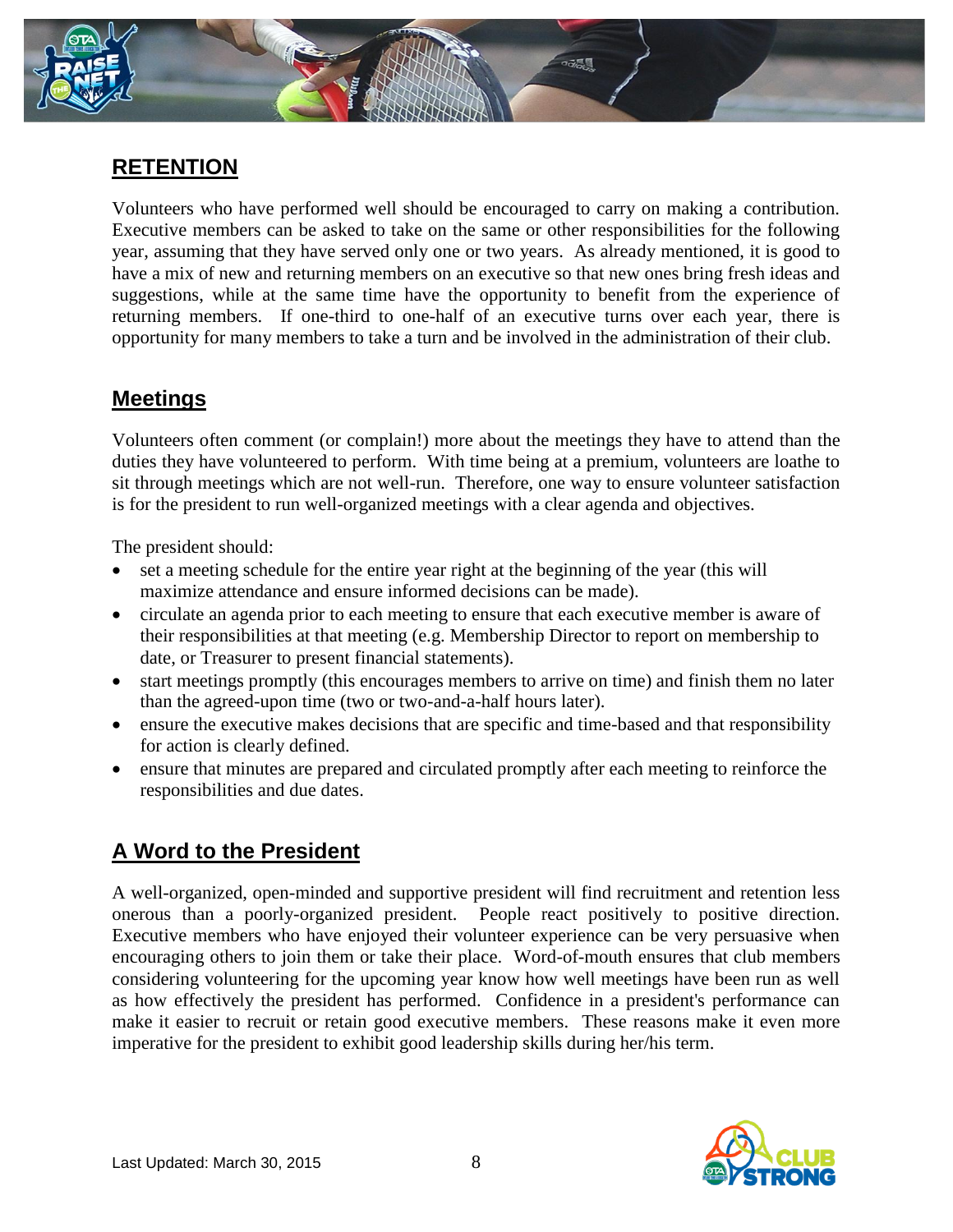

### **CONCLUSION**

All of the above information is based on what has been proven to work well at various clubs throughout the province. If there are suggestions in the material that would be new implementations at your club, then you might consider incorporating them and monitoring how well they contribute to the recruitment and retention of volunteers. If you have programs that are working well and that are not covered by this material, the OTA would appreciate receiving information that would enable them to update or add to this resource.

# **A. OTA VOLUNTEER RECOGNITION AWARDS**

These programs are offered by the Ontario Tennis Association to recognize and thank the many volunteers who have donated countless hours to the promotion of the game of tennis.

#### **B. VOLUNTEER ACHIEVEMENT - BRUCE CHILDS COMMUNITY CLUB AWARD**

This award is to be presented annually to the community tennis club executive member who best embodies the philosophy of the Ontario Tennis Association. To be eligible, one must have served at least two terms on an Ontario Tennis Association Member Club's Executive (to have been completed in the candidate's nomination year). Representatives of the Ontario Tennis Association will present this award at Club's or Regional Annual General Meeting. (To be voted on by the Club's Executive).

## **C. VOLUNTEER ACHIEVEMENT - REGIONAL AWARD**

This award is to be presented annually to the community tennis club executive member who best embodies the philosophy of the Ontario Tennis Association. To be eligible for nomination, one must have served at least two terms on a Regional Committee (to have been completed in the candidate's nomination year). Representatives of the Ontario Tennis Association will present this award at Regional Annual General Meetings.

# **D. VOLUNTEER ACHIEVEMENT - PROVINCIAL AWARD**

This award is to be presented annually to the individual/s that best embody the philosophy of the Ontario Tennis Association. To be eligible for nomination, one must be currently serving or have served at least two terms on a Community Tennis Club Executive/Regional Committee or Executive and the Provincial Tennis Association. The Provincial Award will be presented at the Ontario Tennis Association's Annual General Meeting held in April. (No set number given per year.) (OTA Membership and Regional Development Committee to review the nomination forms).